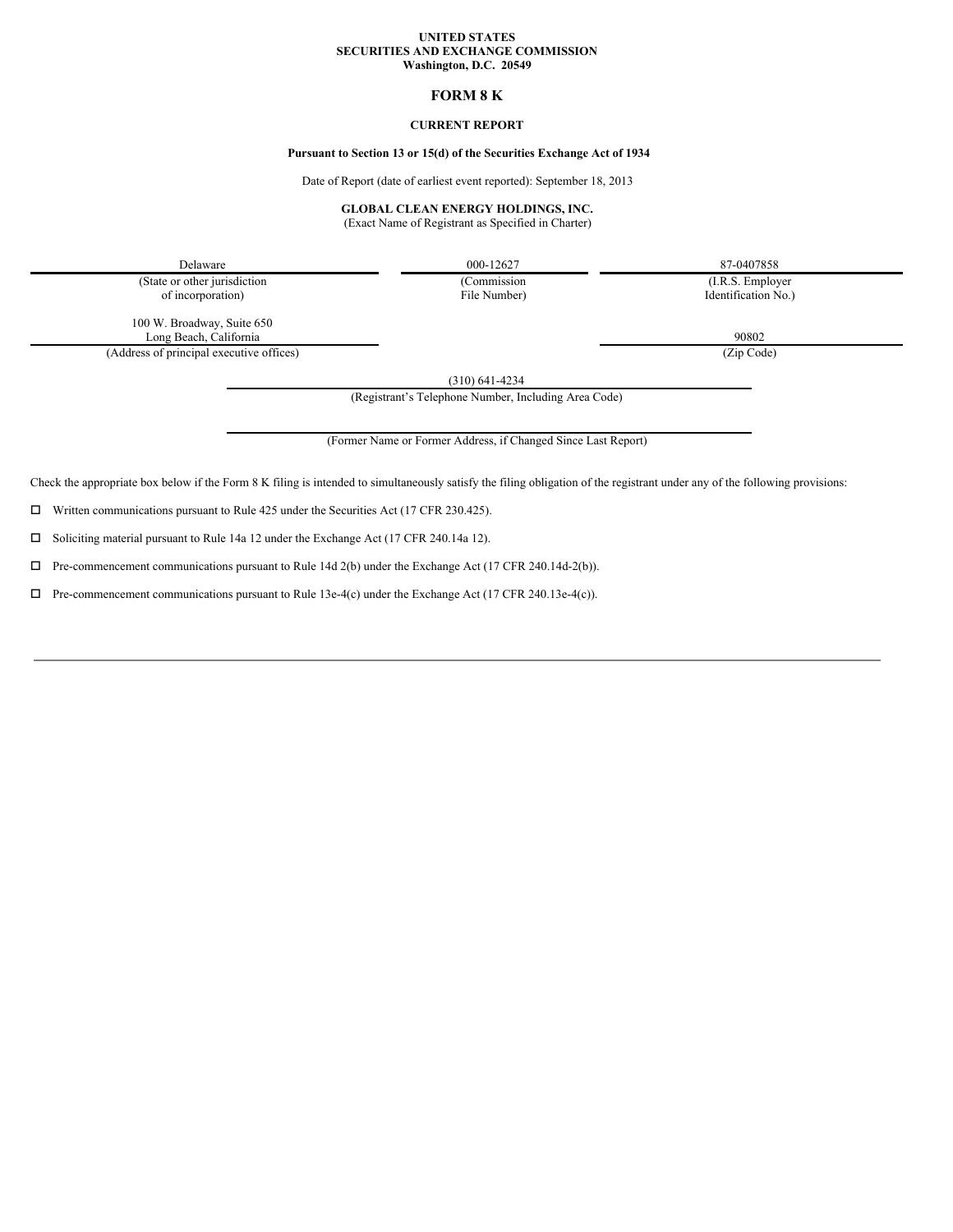### **Item 4.01 Changes in Registrant's Certifying Accountant.**

Hansen, Barnett & Maxwell, P.C. ("HBM"), the independent registered public accounting firm of Global Clean Energy Holdings, Inc. (the "Company"), informed the Company that its operations have been acquired by another firm and that it will no longer be providing public accounting services as Hansen, Barnett & Maxwell, P.C. As a result, on September 18, 2013 HBM resigned as the Company's independent registered public accounting firm. The Company has not yet engaged a new firm as its independent registered public accounting firm.

The reports of HBM regarding the Company's financial statements as of and for the fiscal years ended December 31, 2012 and 2011 did not contain any adverse opinion or disclaimer of opinion and were not qualified or modified as to uncertainty, audit scope or accounting principles, except for the "going concern" matter. During the years ended December 31, 2012 and 2011, and during the period from December 31, 2012 through September 18, 2013, the date of resignation, there were no disagreements with HBM on any matter of accounting principles or practices, financial statement disclosure or auditing scope or procedures, which disagreements, if not resolved to the satisfaction of HBM would have caused it to make reference to the subject matter of the disagreements in connection with its reports. During the Company's two most recent fiscal years and the subsequent interim period through September 18, 2013, there were no reportable events of the type described in Item 304(a)(1)(v) of Regulation S-K.

The Company provided HBM with a copy of this Current Report on Form 8-K prior to its filing with the Securities and Exchange Commission and requested that HBM furnish the Company with a letter addressed to the Securities and Exchange Commission stating whether it agrees with above statements and, if it does not agree, the respects in which it does not agree. A copy of the letter, dated September 18, 2013, is filed as Exhibit 16.1 (which is incorporated by reference herein) to this Current Report on Form 8-K.

### **Item 9.01 Financial Statements and Exhibits.**

(d) Exhibits

Exhibit No. Description

16.1 Letter from Hansen, Barnett & Maxwell, P.C. dated September 19, 2013.

1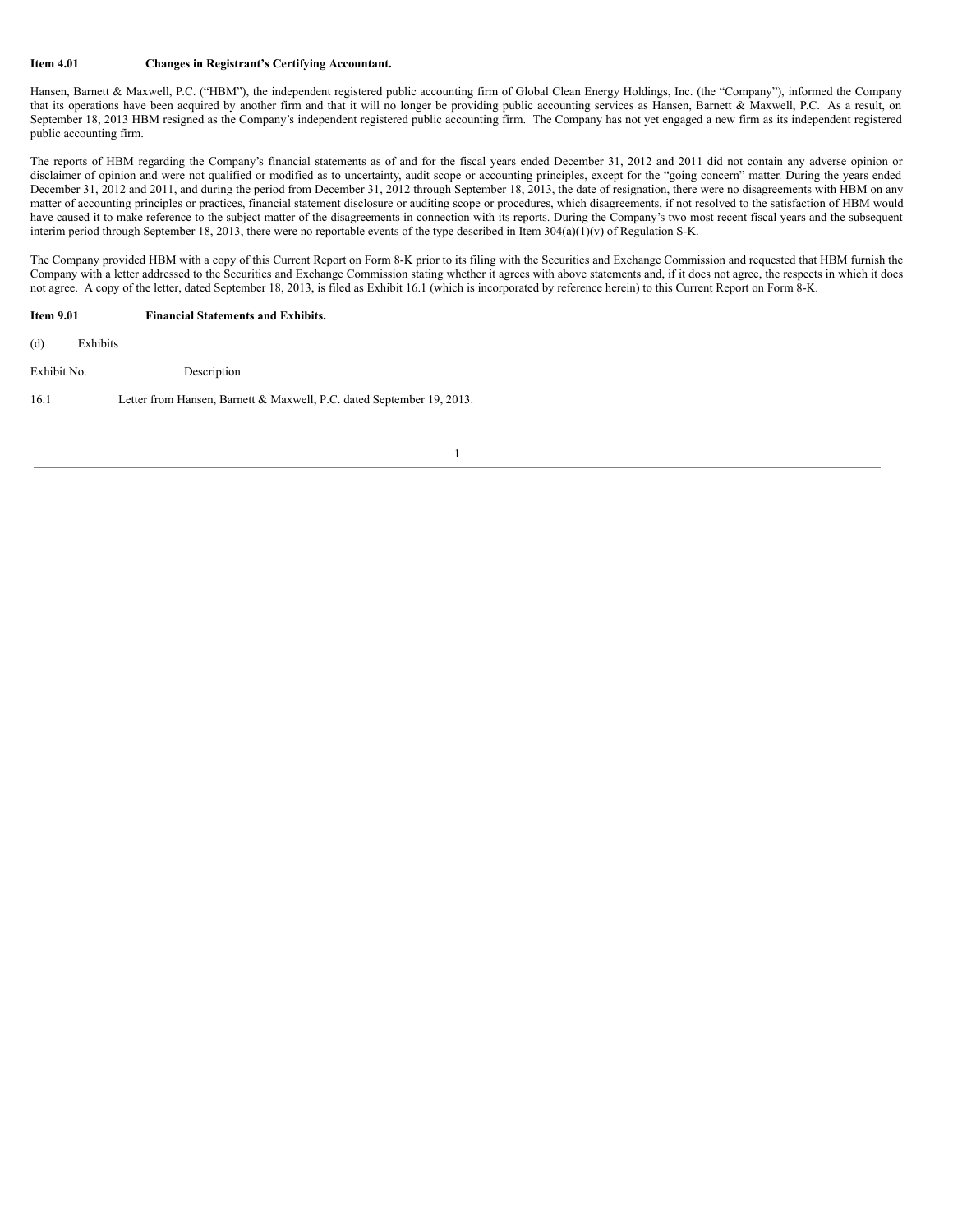# **SIGNATURES**

Pursuant to the requirements of the Securities Exchange Act of 1934, the Registrant has duly caused this Report to be signed on its behalf by the undersigned hereunto duly authorized.

Date: September 19, 2013 GLOBAL CLEAN ENERGY HOLDINGS, INC.

By: /s/ Richard Palmer Richard Palmer Chief Executive Officer

2